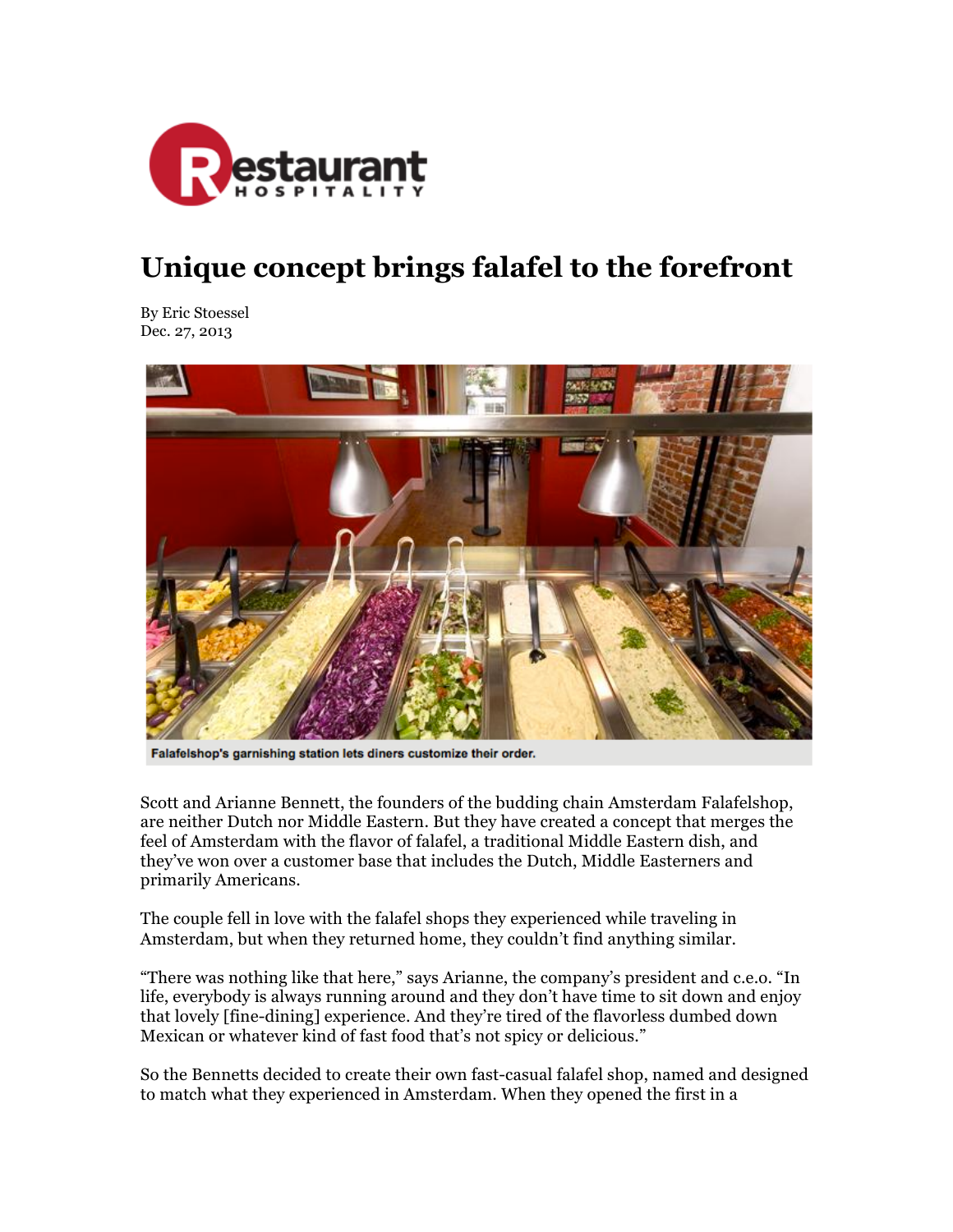Washington, DC, neighborhood in 2004, they thought it could become a popular nightspot and a good business for them. They were right, but within six months, they were already thinking about franchising, too.



"People said the food was striking and the experience was striking and that this should be a franchise," says Arianne. "We thought that would be cool."

The concept offers just falafel—deep fried balls made of chickpeas and fava beans served in pitas as a sandwich or in a bowl as a salad. Customers can top their falafel with up to 22 toppings and add a side order of Dutch fries. Virgin brownies are the only other item on the menu, and named that to make it clear to customers hoping for a bonus ingredient you might find more commonly in Amsterdam.

A large pita sandwich costs \$6.55, and Bennett says customers typically spend about \$11 for a sandwich, fries and soda. Profits are strong, she says, because the main ingredient in falafel—chickpeas—isn't pricy and doesn't fluctuate in cost like beef or milk.

There are now two franchised locations open—one outside Boston and another in Annapolis, MD—and plenty more coming. Another will open in DC in February and the Bennetts have sold franchises in Texas, Utah and four more in Boston. All have come from people who fell in love with the concept as customers of the first location.

So how does a small restaurant selling a single item—one that the American palate largely doesn't know—succeed and grow into franchises sprouting up across the country? Arianne offered these five tips for ways restaurateurs can bring a new or unique food to a region:

**1. Keep it simple.** You have to be focused on the core concept. Other franchises try to meet everyone's needs, but none bring anything super unique to the party, she says.

**2. Don't be afraid.** And don't be afraid of being unique or offering a single item. Be bold, and don't dumb down your food. Make it like you're supposed to—delicious, like you had it as a child or how it was wherever you first tried it. If it's good, people will come and then they'll bring in friends.